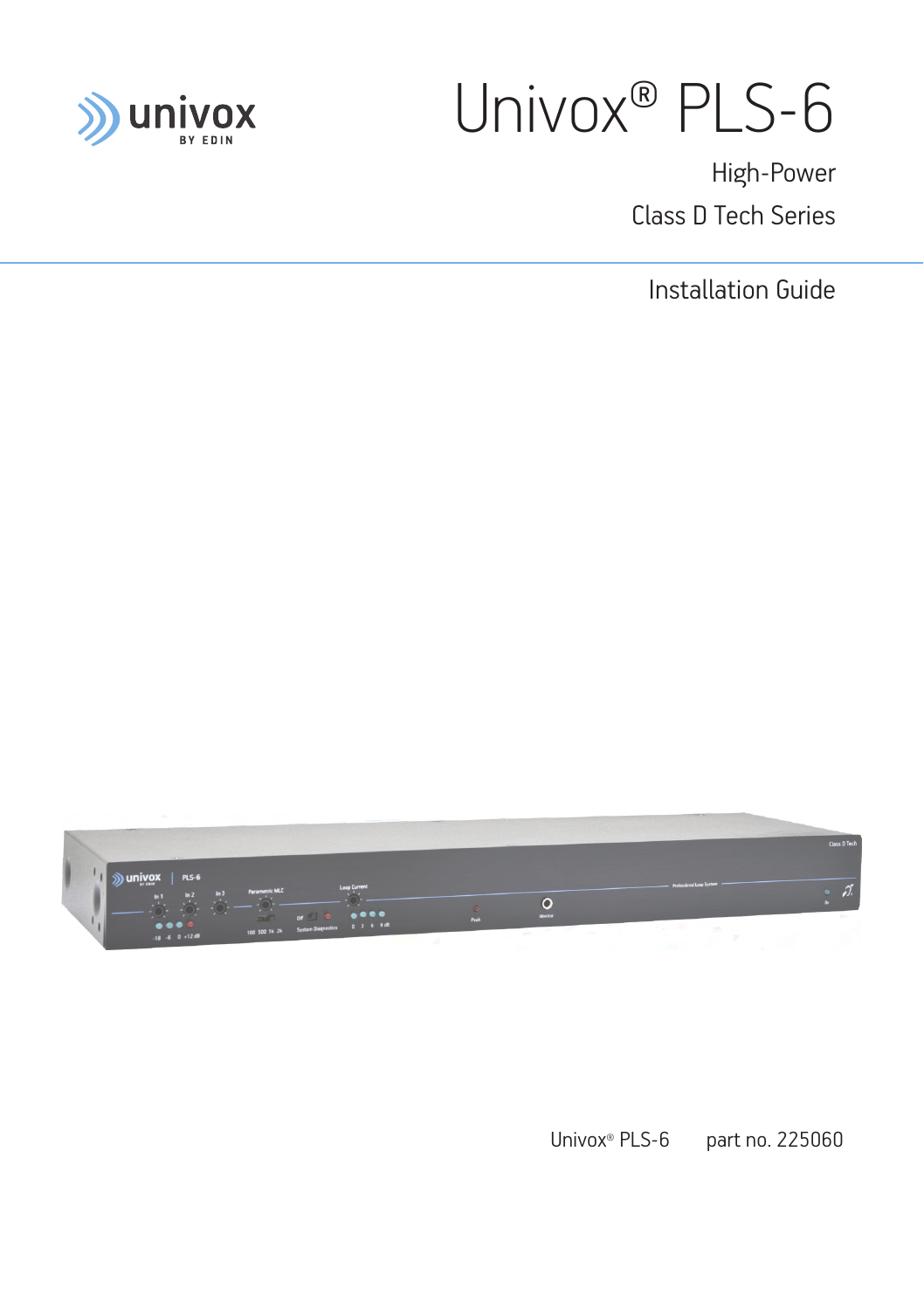# Table of Contents

| Maximum recommended segment size (to comply with IEC 60118-4) 7 |
|-----------------------------------------------------------------|
|                                                                 |
|                                                                 |
|                                                                 |
|                                                                 |
|                                                                 |
|                                                                 |
|                                                                 |
|                                                                 |
|                                                                 |
|                                                                 |
|                                                                 |
|                                                                 |
|                                                                 |
|                                                                 |
|                                                                 |
|                                                                 |
|                                                                 |

The Installation Guide is based on the information available at the time of printing and is subject to change without notice.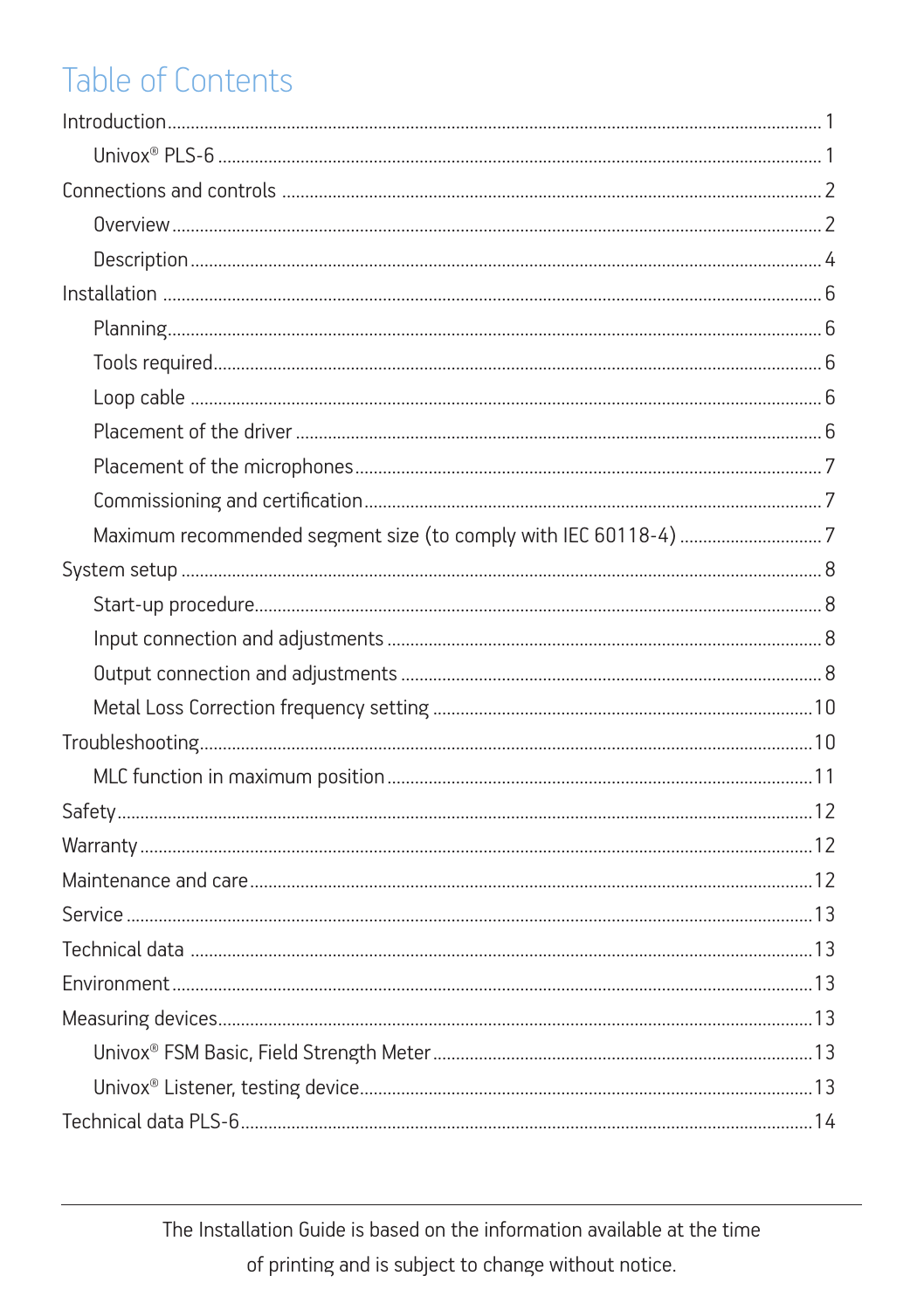### **Introduction**

### Univox® PLS-6

Univox® PLS-6 is a unique Class D Tech loop driver suitable for a wide range of loop configurations. Single-, two-turn perimeter loops and multi-loops enable flexibility to easily modify system performance.

The high efficiency design has resulted in a series of loop drivers considerably smaller and lighter than their predecessors, with enhanced output power optimized for modern hearing loop system design.

As all PLS-series drivers, the PLS-6 is designed for durable performance and easy installation. The combination of Univox technology, electronic transformer and silent, fanfree operation delivers an unsurpassed loop driver with high audio quality.

The external power supply increases the total efficiency compared to traditional built-in transformers. Our Engineering Simplicity philosophy is shown in the functionality and usability of each model.

### Included in package

- Loop driver
- DC Power Supply
- Power cable
- 3 pcs of phoenix screw terminals
- 4 pcs of rubber feet (preassembled)
- T-Sign according to ETSI-standard
- Rack mounting plate with 8 screws
- DC Power supply mounting plate with 4 screws
- Certificate/Measuring protocol
- Installation guide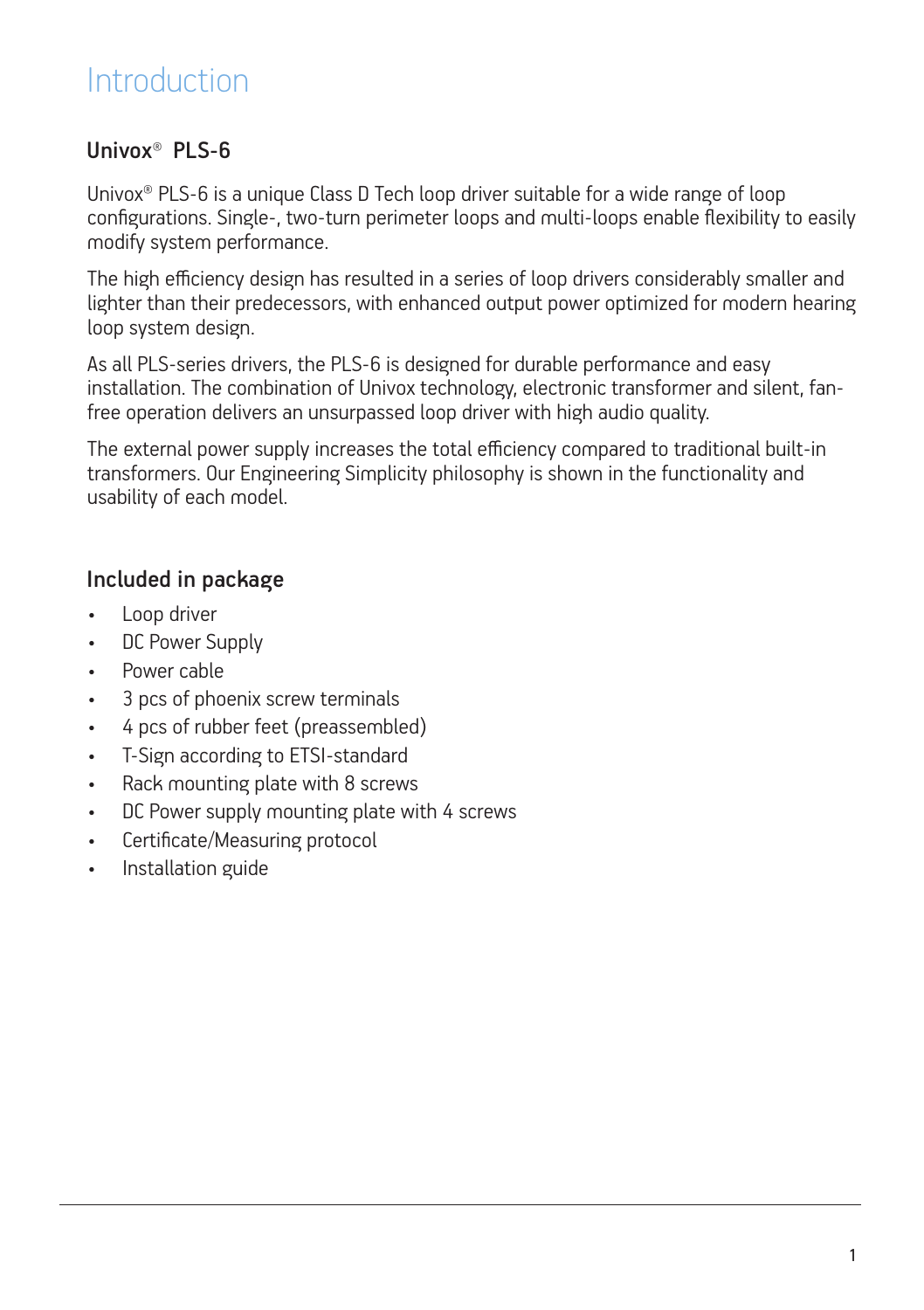

- 1. Input level potentiometers
- 2. Input level LED bar graph
- 3. Parametric MLC control
- 4. Parametric MLC knee point switch
- 5. System diagnostics switch and LED



- 11. DC supply input
- 12. Loop screw terminals
- 13. Monitor volume control for both headphones and speaker output

#### A. MISCELLANEOUS OUTPUTS

- 14. Monitor speaker connector
- 15. Auxiliary DC power output
- 16. Remote input monitor connector
- 17. Remote output monitor connector
- B. INPUT 3
- 18. Phoenix screw terminal
- 19. Unbalanced RCA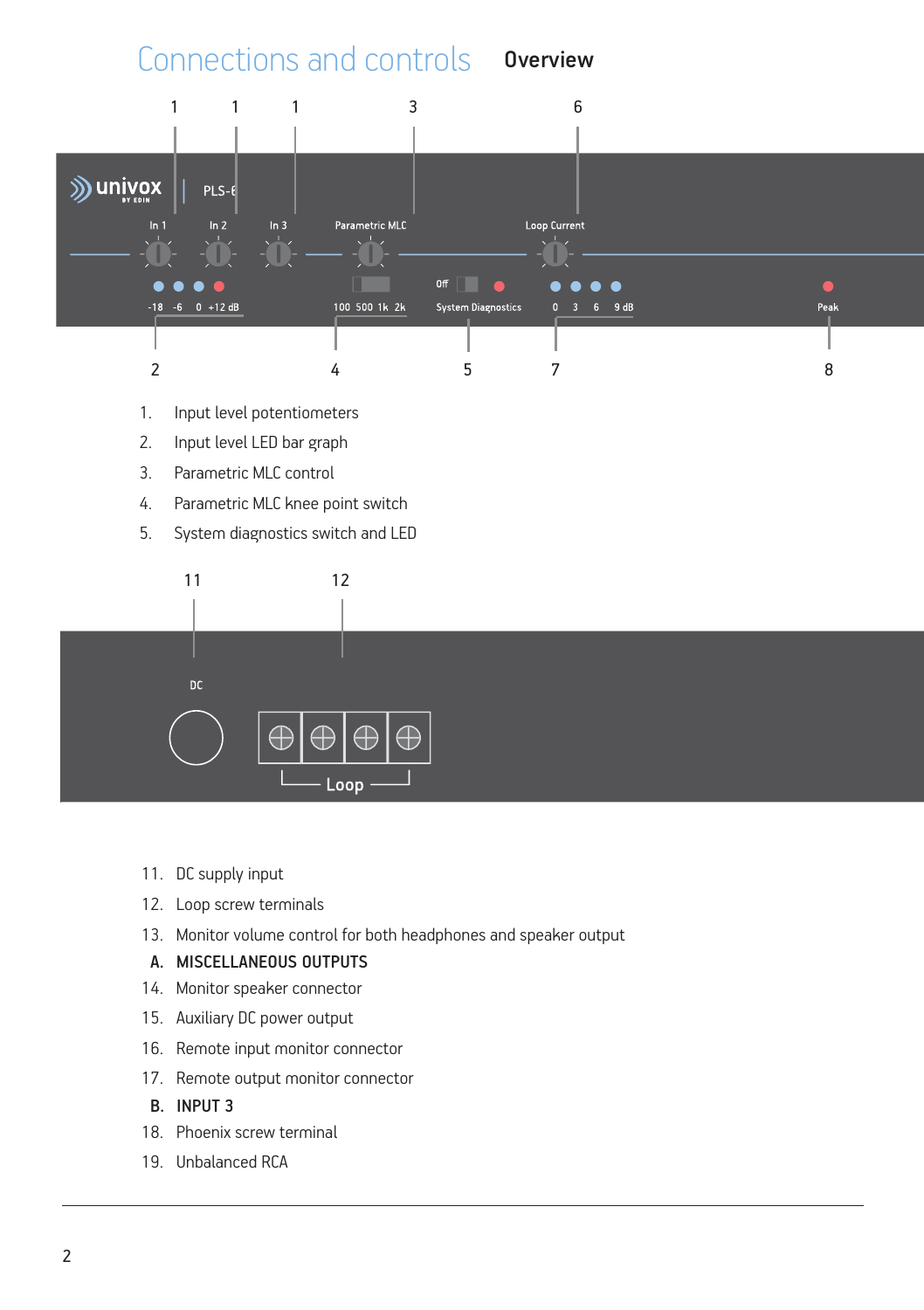

- 25. Line/Mic sensitivity switches
- 26. Phantom power voltage switch On/Off
- 27. Balanced XLR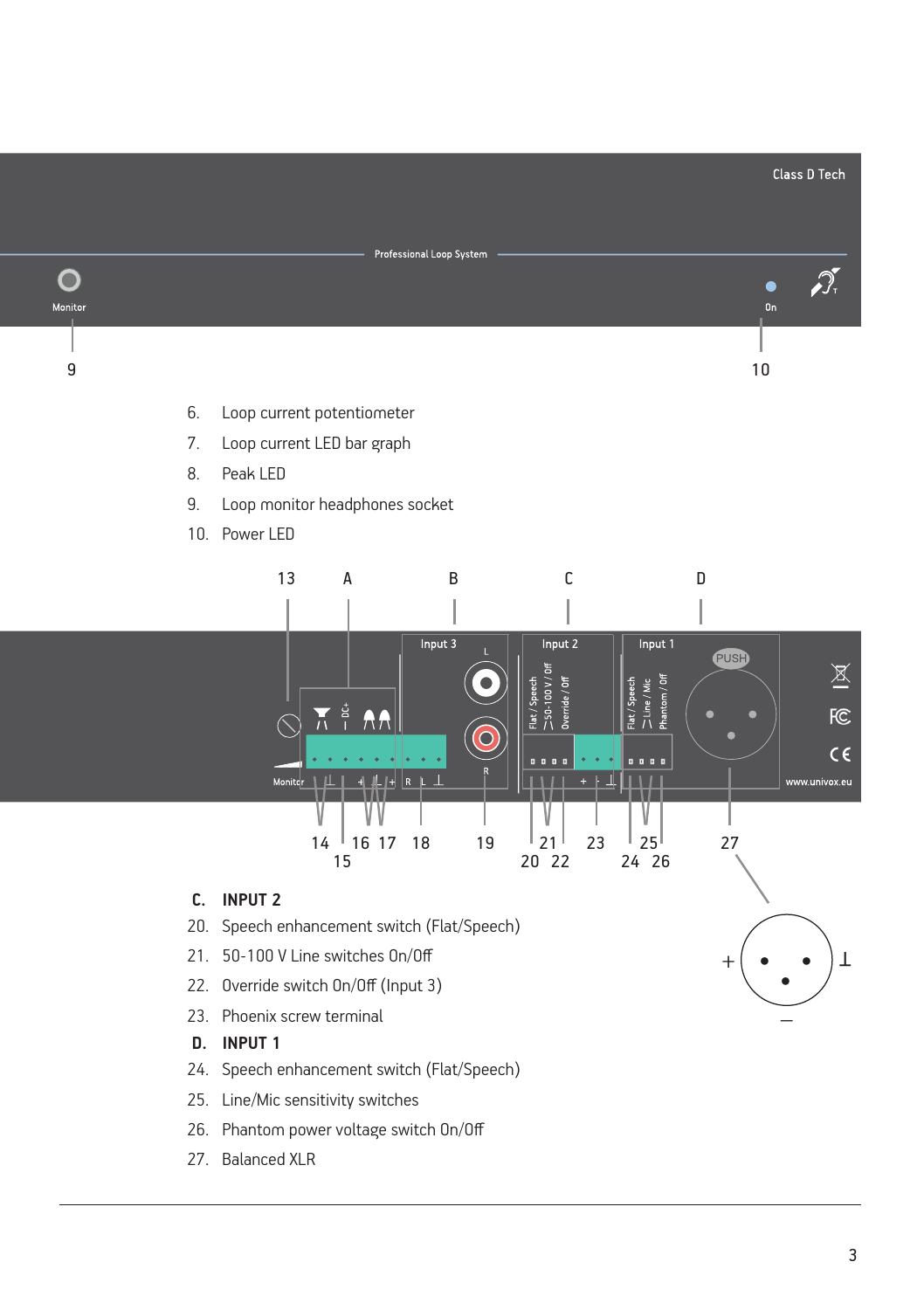### Description

- 1-2. *Input level* (1) should be set to 0 dB. (i.e. the 0 dB LED should be lit most of the time during the audio programme. The +12 dB *LED indicator* (2) should not be lit at any time.)
- 3-4. *Parametric MLC control* (3) makes it possible to fine tune the frequency response, compensating for the effects of different metal types and configurations.

There are 4 parametric curves starting from; 2 kHz, 1 kHz, 500 Hz and 100 Hz. These set the frequency at which the metal loss correction control starts to compensate. This function is powerful. Excessive compensation can however lead to signal limiting in the treble range. If signal limiting occurs, the red peak LED illuminates.

- 5. *System Diagnostics* (5) verifies the integrity and function of the loop driver inputs, output and the loop condition.
	- *• Set the switch on the front panel to right position. A built-in 1.6kHz signal pulses at 2 seconds intervals at 0 dB, regardless of the adjusted sensitivity.*
	- *• If the input and output LEDs flashes in unison, the loop drivers functionality can be confirmed.*
	- *• If only the input LEDs flashes it indicates that the loop is not connected or the current potentiometer setting needs to be readjusted..*
	- *• Switch to left position "Off", for normal use.*
- 6. The *loop current potentiometer* (6) set the output current, i.e. the field strength of the loop.
- 7. *Loop current LED bar graph* (7) indicates the level of the loop current, not the field strength. The field strength is measured using a Field Strength Meter, like the Univox FSM.
- 8. *Peak* (clip) *LED* (8) illuminate when there is insufficient voltage to maintain a constant loop current. Momentary short term voltage clipping is unlikely to be audible in hearing aids, but if clipping occurs for any length of time (the Peak LED remains on) the audio quality will suffer. Peak clipping will typically occur when using long thin wires, two-turn loops and for signals with high frequency spectrum, like modern music. Speech has a small amount of high frequency content. Strong compensation from the parametric MLC control may increase the risk of clipping. Note: use ULD for simulation guidance before installation and commissioning.
- 9,13,14 Loop *Monitor*, supports headphone (9) and speaker outputs (14) representing the sound quality of the loop. Volume control for both headphones and speakers, is set by the potentiometer (13).
- 10. *Power LED* (10) verifies power supply connection.
- 11. *4 pin DC Supply socket* (11) for secure connection of Univox approved power supplies 90-260VAC, 50- 60Hz, only. Connect the power to the amplifier before connecting to the network, otherwise there may be a risk of sparking.
- 12. *Loop scew terminals* (12) for loop connection.

#### **A. MISCELLANEOUS OUTPUTS - PHOENIX SCREW TERMINAL** (6 connectors/screws)

- 14. *Monitor speaker connector* Pin 1+2 (2=GND), speaker output 8-32 Ω
- 15. *Auxiliary DC power output* 24V Pin 3+2 (2=GND), DC 12-18V output, 100mA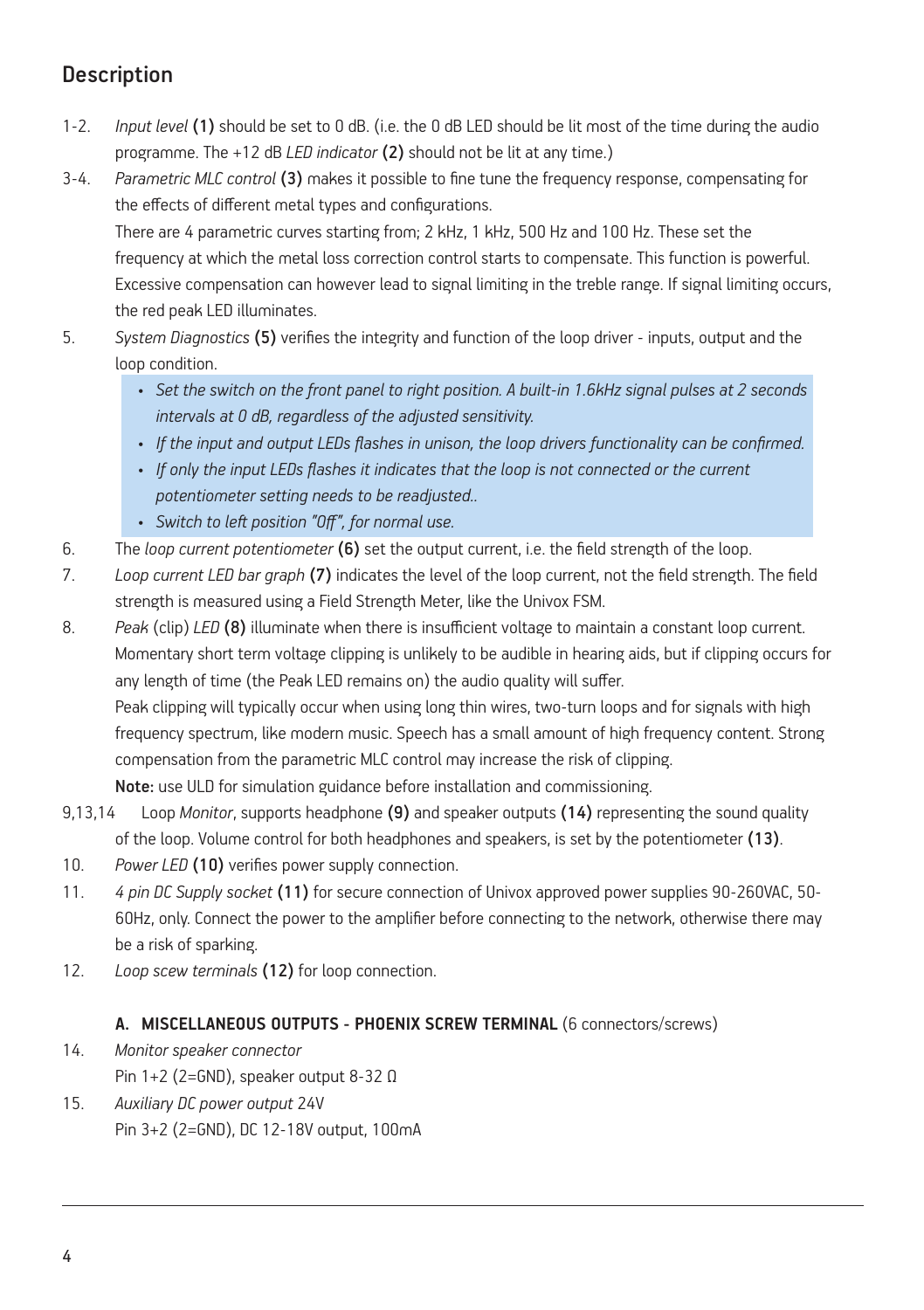- 16. *Remote Input Monitor Connector* (16) gives an indication at -6dB input level. Pin 4+5 (5=GND) = LED connection , indication/diagnostic test.
- 17. *Remote Output Monitor Connector* (17) gives an indication at 0 dB output level. Pin 5+6 (5=GND) = LED connection, indication/diagnostic test.

#### **B. INPUT 3 (PHOENIX SCREW TERMINAL/RCA)**

- 18. Balanced Line: 30 mVrms-5Vrms (-28dBu to 17dBu).
- 19. Unbalanced RCA left/right.

#### **C. INPUT 2 (PHOENIX SCREW TERMINAL)**

Switchable between line and 50-100V speaker line input.

**Note:** The speaker line MUST be balanced at the Phoenix connector (connect (+) and (-) terminal). Use earth ONLY for free-floating screen or leave unconnected.

20. Speech filter: Low cut filter 130-170Hz On/Off.

Speech Enhancement (Flat/Speech) attenuates low frequencies (<150Hz) increasing speech intelligibility for microphone use.

**Note:** When commissioning field strength level and frequency response this feature must be switched to Flat postition.

21. Speaker 50-100V balanced Line, sensitivity On/Off.

*Caution!* 50-100 V/Line must be set prior to any further settings.

- 22. Override/Priority function mutes inputs and is typically used for voice alarm systems. Signals higher than -6dB on input 2 activates the priority function.
- 23. Balanced Line: -15dBu (50mVrms) to +20.6dBu (8.3Vrms).

#### **D. INPUT 1 (BALANCED XLR)**

Balanced XLR. Switchable between Line- and Mic sensitivity and with or without Phantom voltage. **Note:** With unbalanced connection (not recommended) the pin not in use should be grounded.

24. Speech filter: Low cut filter 130-170Hz, On/Off. Speech Enhancement (Flat/Speech) attenuates low frequencies (<150Hz) to increase speech intelligibility for microphone use.

**Note:** When commissioning field strength level and frequency response this feature must be switched to *"Flat"* position.

- 25. Line/Mic sensitivity switches: -55dBu (1.5 mVrms) to +10dBu (2.6Vrms).
- 26. Phantom voltage 12V, On/Off.
- 27. Balanced XLR.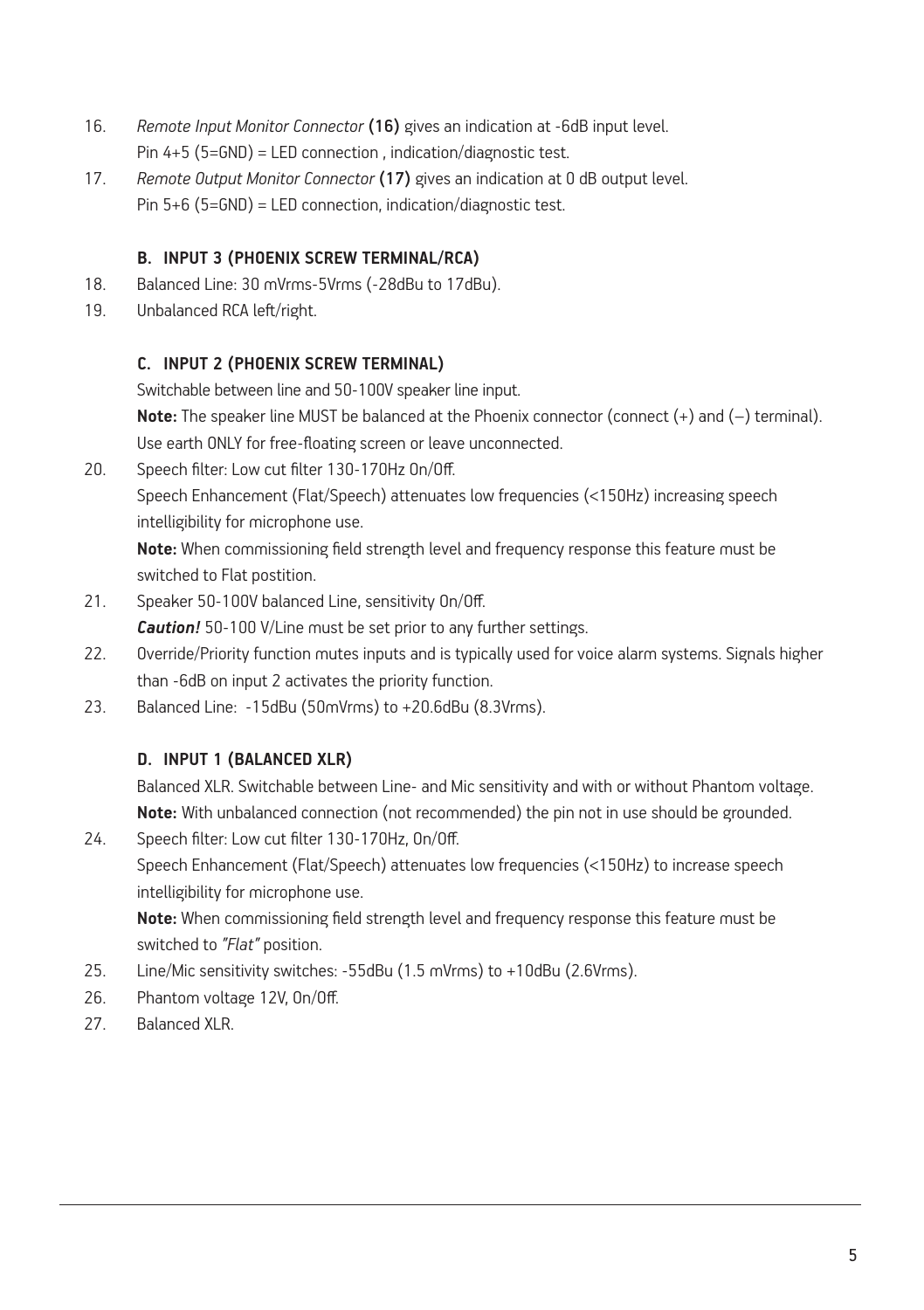## Installation

### Planning

Calculations for coverage area, metal loss, signal sources, power outlets, dissipating heat, loop driver placement for optimal ventilation and other practical installation issues, must be done prior to the on-site installation. Please refer to www.univox.eu/planning

Use Univox Loop Designer (ULD), a free, web-based project planning and design tool that quickly and accurately assists in the design of loop systems. www.univoxloopdesign.org

#### Tools required

Copper tape tools, e.g. crimping tool, double-sided adhesive tape, printed warning tape.

General audio installation tools, e.g. Ohm-meter.

Field strength meter, e.g. Univox FSM.

Listening device, e.g. Univox Listener.

#### Loop cable

Always install a twin core loop cable to secure necessary connection options, this is especially vital in environments with uneven metal loss. Univox twin core copper tape gives top efficiency with low induction loss. Use a junction box to alternate between single, double and twin turn loop connections.

Use a feed cable (twisted or twin wire) between the junction box and the loop driver, as well as between the loop figuration and the junction box or loop driver.

#### Placement of the driver

The Univox PLS-6 loop driver does not generate any excessive heat and can be mounted in 19" racks on top of or below other components mounted in the same rack (check that these don't generate excessive heat), on a wall or another flat surface. In a rack system it is often practical to attach the external power supply on the supporting metallic construction using straps. For mounting of the wall, you need to open the chassi-lid to get access to the mounting holes.

**Note**: Although there are several built-in protection systems for temperature, current and power etc. we recommend to plan for worst case scenario.

General basic audio practice should be followed when mounting the unit and installing the wiring and the loop cable. The loop cable must not be placed closer than 30 cm (12 in) to a parallel microphone or mixer cable, in order to avoid feedback interference between analog and the loop signal (crossing is allowed).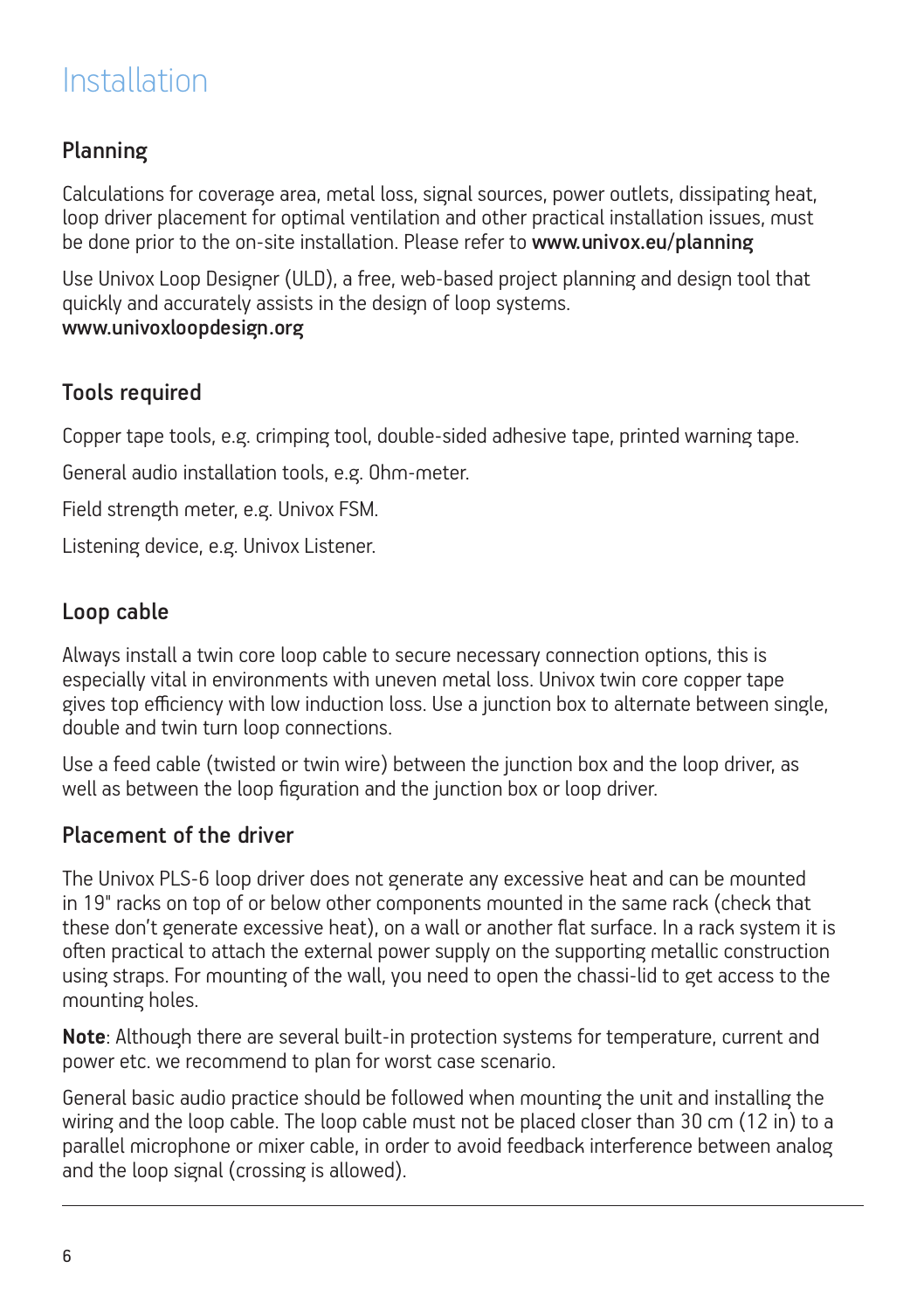### Placement of the microphones

Microphone placement and proximity between microphone and sound source is crucial for improved speech intelligibility. Use shortest distance possible between the microphone and the sound source.

#### Commissioning and certification

It's important to check the system when the installation is completed. To ensure that the system meets the requirements for field strength, consistency and frequency response, the loop system should be commissioned in accordance to the international standard IEC 60118-4.

A guide for commissioning a loop system to the IEC performance standard, can be found in the user guide for the Univox FSM 2.0 field strength meter and in the Univox® *Certificate of Conformity*. These documents are also available on www.univox.eu/certify.

| <b>Metallic</b><br>environment       | <b>Basic level</b><br>(1000Hz) | <b>IEC</b> level<br>(1600Hz) | Field<br>Strength<br><b>Attenuation</b> | Important notes/requirements                                                                                         |
|--------------------------------------|--------------------------------|------------------------------|-----------------------------------------|----------------------------------------------------------------------------------------------------------------------|
| No metal                             | 22m/70ft                       | 22m/70ft                     | $\Omega$                                |                                                                                                                      |
| Standard<br>reinforced<br>concrete   | 7m/23ft                        | 5m/16ft                      | $3.5 - 6dB$                             | Increased current, voltage and<br>power                                                                              |
| Heavily<br>reinforced<br>concrete    | 5m/16ft                        | 4m/13ft                      | $3.5 - 6dB$                             | Increased current, voltage and<br>power                                                                              |
| Suspended<br>ceiling                 | 4.8 <sub>m</sub> /16ft         | 3,6m/12ft                    | $4-10dB$                                | Conductor must be centered in<br>the suspended ceiling framework<br>(longest distance to metal)<br>Increased current |
| Steel deck/<br>Metal system<br>floor | 4m/13ft                        | 3m/10ft                      | $6-10dB$                                | Increased current                                                                                                    |
| Iron bar<br>construction             | 3m/10ft                        | 2m/6.5ft                     | $4 - 12dB$                              | Medium/strong damping depending<br>on placement of wire (avoid<br>placement along metal bars)                        |

### Maximum recommended segment size *(in compliance with IEC 60118-4)*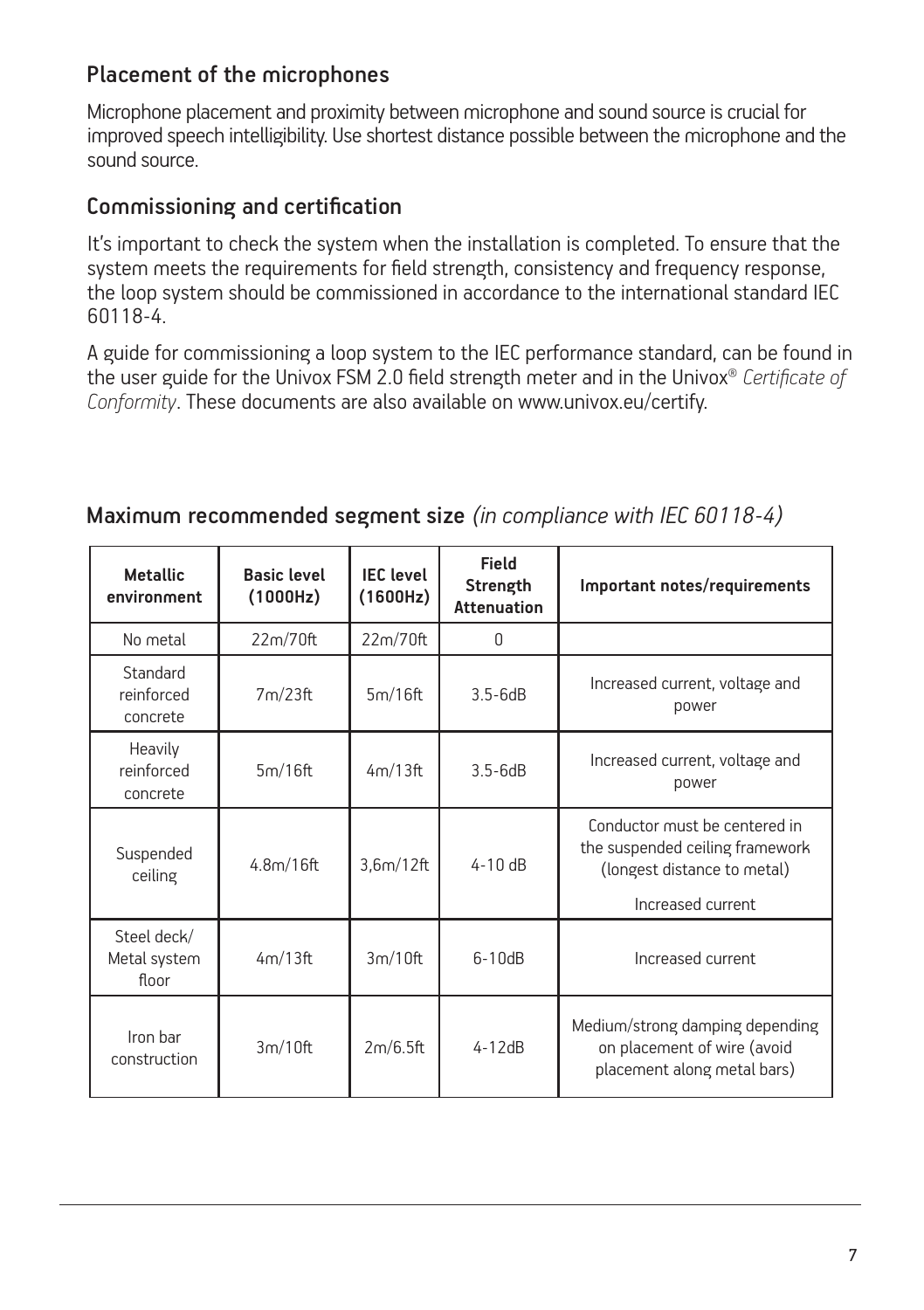# System setup

### Start-up procedure

- 1. Disconnect all input- and output connections.
- 2. Each loop cable must be securely isolated (particularly to safety-ground and other loop connections). Verify the resistance of the loop (approximately 1-3 Ohm).
- 3. Set all level controls to minimum setting:
	- **System Diagnostics (5)** =  $Off$  (switch to left position)
	- Parametric MLC  $(4) = 2kHz$  (switch to right position)
- 4. Connect the Power supply (11) and verify Power LED indication (10)
- 5. Activate System Diagnostics by sliding the switch to the right. Input level bar graph peaks (2) to 0dB . Output bar graph (7) does not indicate.
- 6. Connect the loop(12) and adjust the output level, making sure input and output bar graphs indicate in unison. Note: a 2-turn loop is often more efficient. See page 9.
- 7. Check field strength for all loop segments using a field strength meter, e.g Univox FSM. Verify low field strength directly above wires and high in between segments (peaks to approximately -2dB). If not, there might be a local short circuit between wires.
- 8. Basic function of the loop system is now verified. Turn the System Diagnostics off by sliding the switch to the left.

### Input connection and adjustments

- 9. Set all level controls to the minimum setting:
	- System Diagnostic  $(5) = 0$  f (switch to the left position)
	- Parametric MLC  $(4) = 2kHz$  (switch to the right position)
- 10. Connect the main audio source to the amplifiers input (B, C or D)
- 11. Adjust the input level (1) to 0dB at input bar graph **(2)**. If using a 1kHz pulsed sine wave signal, simply set to 0dB.

### Output connection and adjustments

12. Field strength setting: Start with the highest efficiency connection, I) 2-turn serial connection, in the junction box.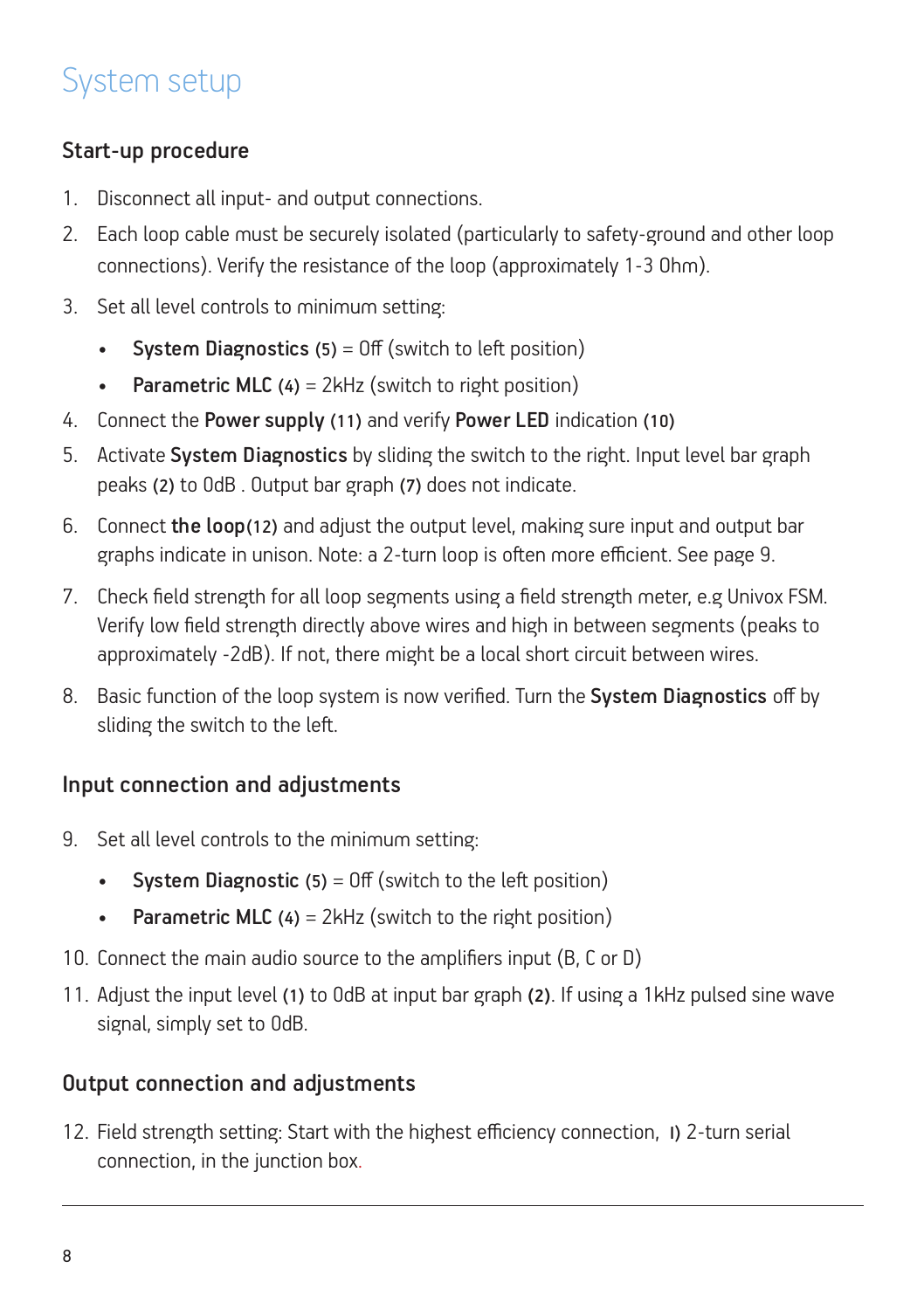13. Set the field strength (6) to -3dB to 0dB at the peaks. If Peak (8) LED flickers only momentarily the connection is acceptable. If the Peak LED indicates continuously, try rewiring the connections in the junction box in subsequent order: II) one wire single turn and then III) two parallel wires single turn.

With this procedure the unit will operate at the highest output possible without generating any excessive heat.

Note: To quickly set up the field strength for a real program source, a PPM instrument is helpful. The Univox Listener has a calibrated level indicator that quickly finds the highest peak.



Note: When adjusting the field strength peaks, -2dB field strength works best, due to different dynamic headrooms in hearing aids.

- 14. Check basic frequency response according to IEC 60118-4, using a field strength meter, e.g Univox FSM. If necessary, follow Frequency adjustment procedure (see page 10).
- 15. Check the sound quality by using an external listening device (Univox Listener or FSM), Monitor speaker connector (14) or Monitor (9) for headphone (volume control on rear panel Monitor (13)). When operating at maximum output on low impedance, i.e single turn loops, the automatic limit protection circuit may cut programme peaks. This can be avoided by changing to a 2-turn loop or reduce the output current setting.
- 16. Start the Commissioning process to certify the installation (see page 7).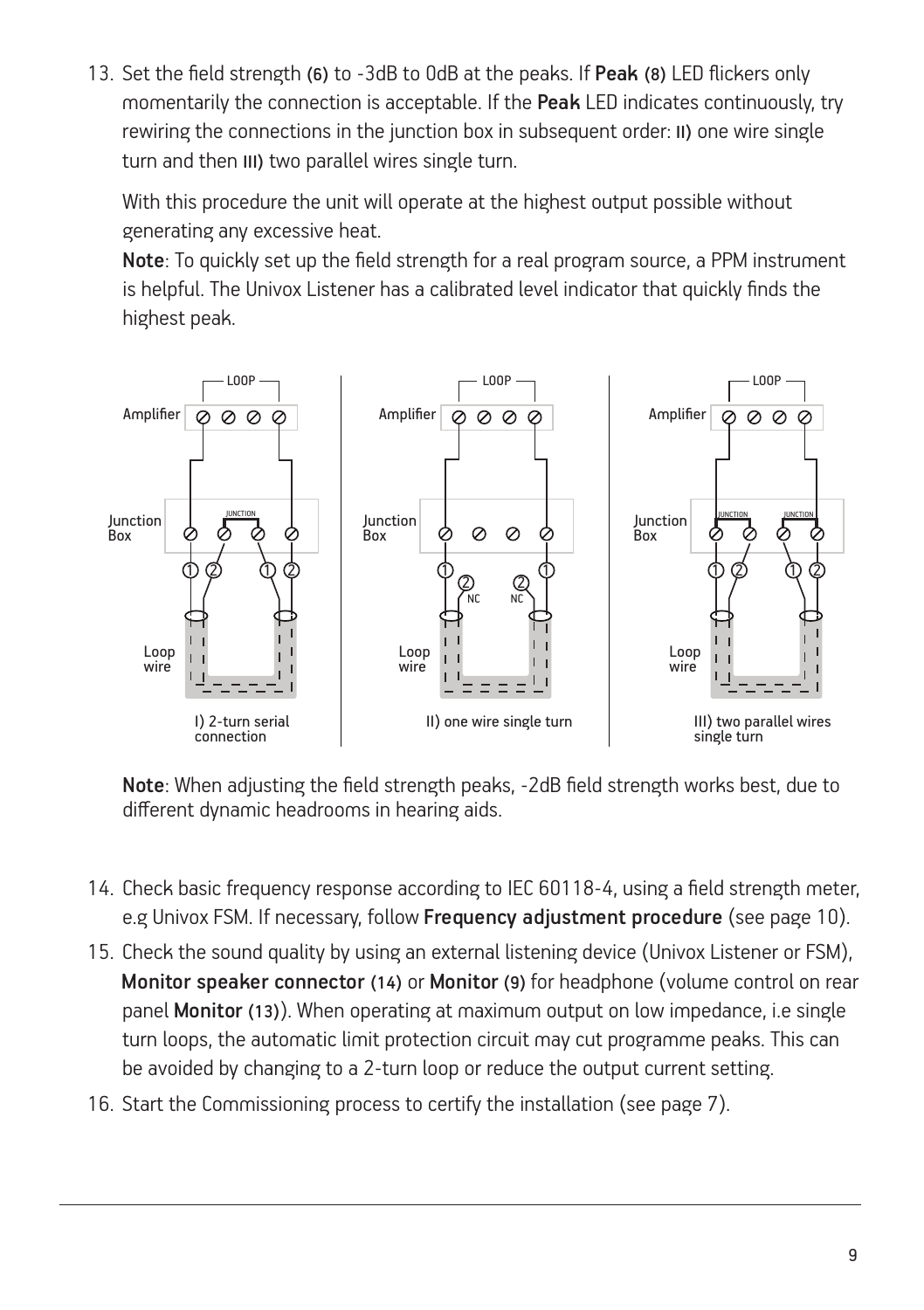### Metal Loss Correction frequency setting

The degree of compensation for metal loss is adjusted with the MLC potentiometer (3). The start/break frequency is set with the Parametric MLC knee point switch (4) marked: 100Hz, 500Hz, 1kHz, 2kHz.

- 1. Start with the break frequency set to 2kHz.
- 2. Adjust the level to -12dB. If this is not sufficient, move to the next lower frequency and repeat as required.
- 3. Verify that the loop driver's voltage doesn't saturate, i.e. that the peak indicator (8) only flickers temporarily.

| Symptom                                           | Possible cause                  | Solution                                                                                          |
|---------------------------------------------------|---------------------------------|---------------------------------------------------------------------------------------------------|
| General malfunction                               |                                 | Check the system with the start-up<br>procedure. See page 10.                                     |
| Power I FD is off                                 | Power supply not connected      | Check the power connection                                                                        |
|                                                   | Power supply faulty             | Replace with approved power supply                                                                |
| Input and output LEDs<br>flash on and off         | System Diagnostics turned on    | Turn off the System Diagnostics                                                                   |
| Output current LEDs are<br>off, input LEDs are on | Loop current turned down        | Adjust Loop current                                                                               |
| Output and input LEDs                             | No input signal                 | Check if input signal is present                                                                  |
| are off, power LED is on                          | Input signal set too low        | Adjust the input signal level                                                                     |
| Audio quality is poor,                            | Loop cable malfunction          | Re-run startup procedure. (page 10)                                                               |
| peak LED indicates                                | Loop impedance is too high      | Change the loop cable: use twin cores in<br>parallel or use a cable with higher cross-<br>section |
|                                                   | Loop current set too high       | Adjust loop curremt                                                                               |
|                                                   | Parametric MLC set too high     | Adjust the Parametric MLC                                                                         |
| Audio quality is poor,<br>peak LED is off, sound  | Input signal set too high       | Reduce input signal level and check<br>Line/Mic level setting                                     |
| quality using headphone<br>monitor is also poor   | Audio source is of poor quality | Change/adjust audio source                                                                        |

### Troubleshooting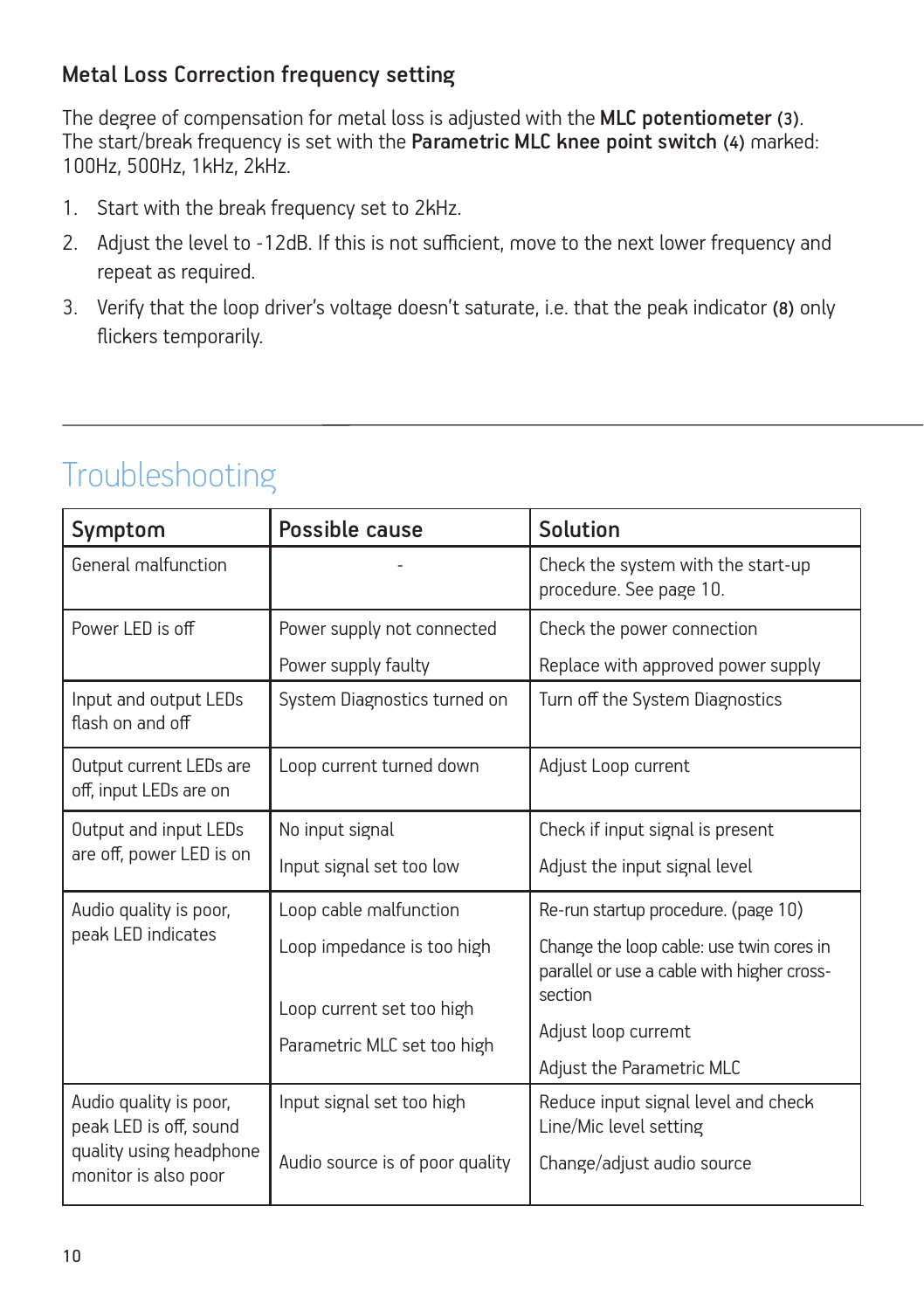### MLC function in maximum position



| Symptom                                                    | Possible cause                                                        | Solution                                                          |  |
|------------------------------------------------------------|-----------------------------------------------------------------------|-------------------------------------------------------------------|--|
| Intelligibility of sound                                   | Low frequency masking                                                 | Turn speech enhancement filter on                                 |  |
| from microphone is poor                                    | Poor microphone user<br>techniques                                    | Instruct user/reduce speaking distance                            |  |
| Microphone connected,                                      | Phantom power not turned on                                           | Turn phantom power on                                             |  |
| input LEDs are off                                         | Input level too low                                                   | Increase input level/reduce speaking<br>distance                  |  |
|                                                            | Microphone needs higher<br>phantom voltage                            | Use valid microphone or connect a<br>microphone mixer (amplifier) |  |
|                                                            | Microphone/lead/connectors<br>faulty                                  | Exchange faulty part                                              |  |
| Alarm/priority signal is<br>not clear                      | Override DIP switch not set to<br>allow this function                 | Set DIP switch to correct position                                |  |
| Cannot achieve required<br>frequency response at<br>100 Hz | Speech enhancement filter<br>turned on                                | Turn speech enhancement filter "off"                              |  |
| Cannot achieve                                             | Parametric MLC not set correctly                                      | Set Parametric MLC to correct level                               |  |
| required frequency<br>response at 5 kHz                    | Frequency dependent losses<br>too high for parametric<br>compensation | Use smaller/multiple loops                                        |  |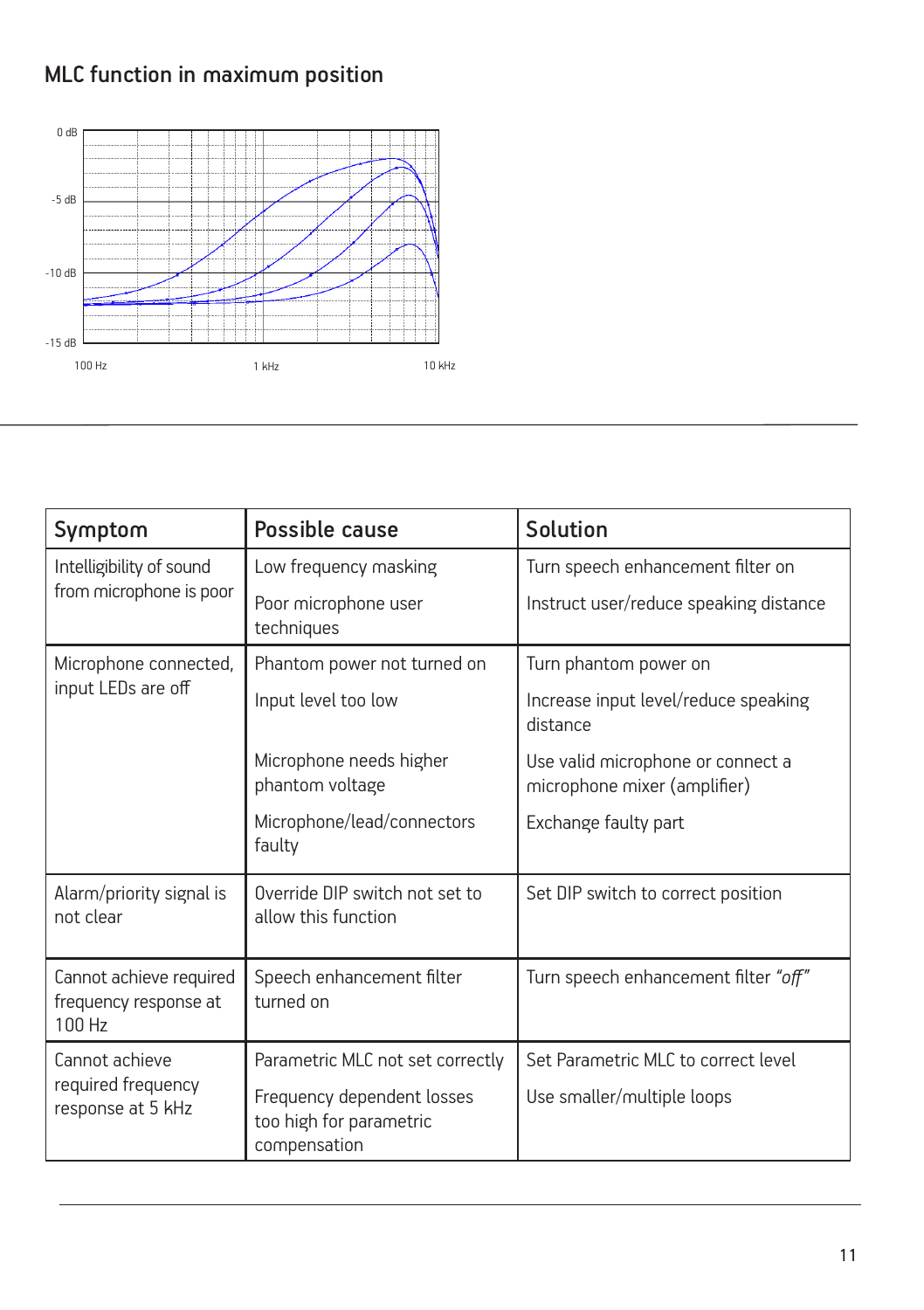# **Safety**

The equipment should be installed by an audio visual technician observing 'good electrical and audio practice' at all times and following all the instructions within this document.



Only use the power adapter supplied with the unit. If the power adapter or cable is damaged, replace with a genuine Univox part.

Power adapter must be connected to a mains outlet close to the amplifier and easily accessible. Connect the power to the amplifier before connecting to the network, otherwise there is a risk of sparking.

The installer is responsible for installing the product in a way that may not cause risk of fire, electrical malfunctions or danger for the user. Do not cover the power adapter or loop driver. Only operate the unit in a well ventilated, dry environment.



 Do not remove any covers as there is a risk of electric shock. There are no user serviceable parts inside. Refer servicing to qualified personnel. Please observe that the product warranty does not include faults caused by tampering with the product, carelessness, incorrect connection/mounting or maintenance.

Bo Edin AB shall not be held responsible or liable for interference to radio or TV equipment, and/or to any direct, incidental or consequential damages or losses to any person or entity, if the equipment has been installed by unqualified personnel and/or if installation instructions stated in the product Installation Guide have not been strictly followed.

# **Warranty**

This loop driver is supplied with a 5 year (return to base) warranty.

Misuse of the product in any way including but not limited to:

- Incorrect installation
- Connection to non-approved power adapter
- Self oscillation resulting from feedback
- Force majeure e.g. lightning strike
- Ingress of liquid
- Mechanical impact will invalidate the warranty.

### Maintenance and care

Under normal circumstances the product does not need any special maintenance.

Should the unit become dirty, wipe it with a clean damp cloth. Do not use any solvents or detergents.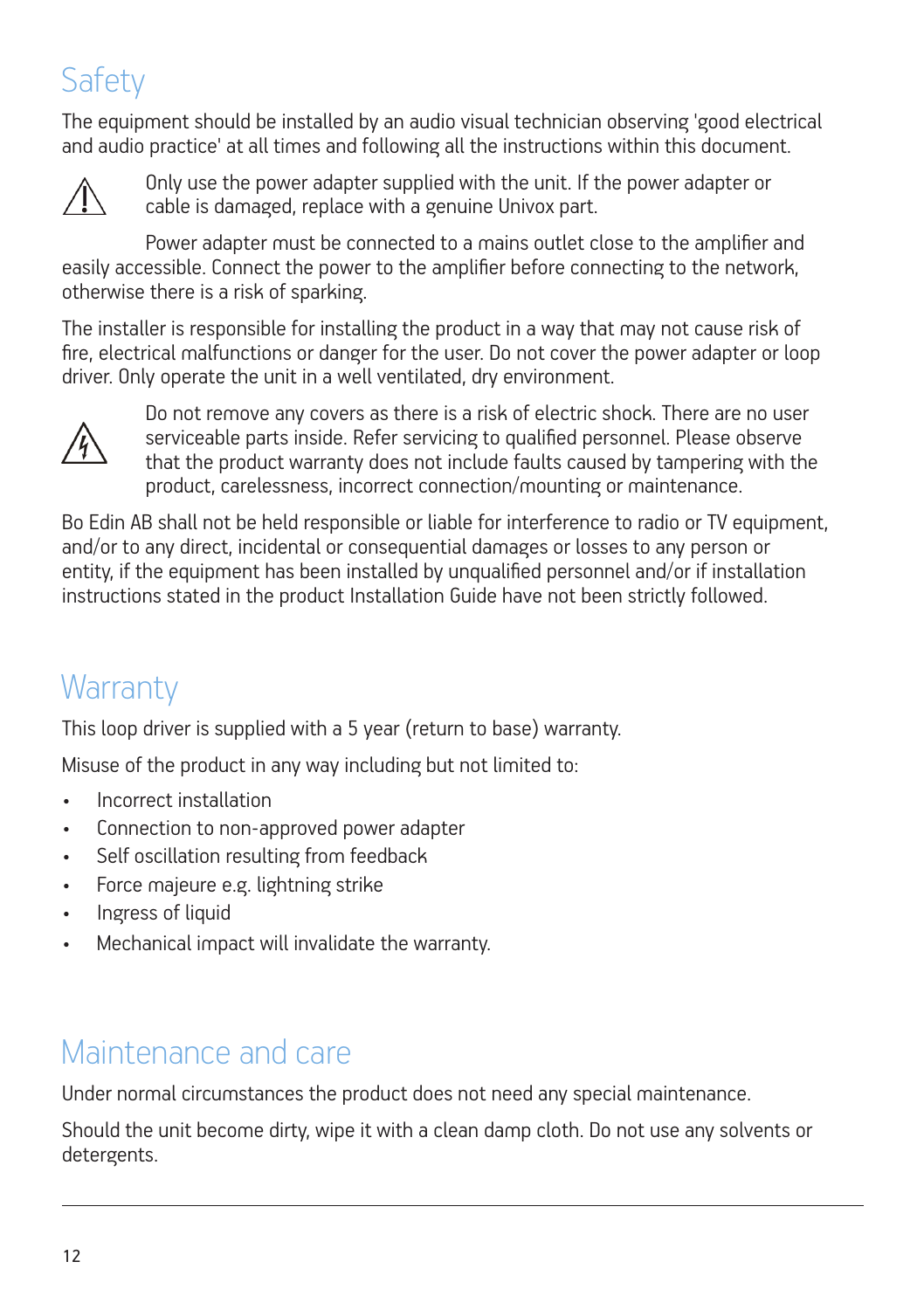### Service

Should the system not work as expected, please follow *Checklist for installation* found on www.univox.eu/support or contact your local distributor for further instructions. Before returning a product to Bo Edin AB for service you will need a Service Number from your distributor. They will also send you a Service Report Form which must be completed and returned with the product.

### Technical data

For additional information, please refer to product data sheet and CE certificate which can be downloaded from www.univox.eu/products. If required, other technical documents can be ordered from support@edin.se.

### Environment

To prevent possible harm to the environment and human health, please dispose of the product responsibly by following statutory disposal regulations. ⊠ี

# Measuring devices

#### Univox® FSM Basic, Field Strength Meter

Professional instrument for measurement and certification of loop systems in accordance with IEC 60118-4.

#### Univox® Listener, testing device

Loop receiver for fast and simple check of the sound quality and basic level control of the loop.